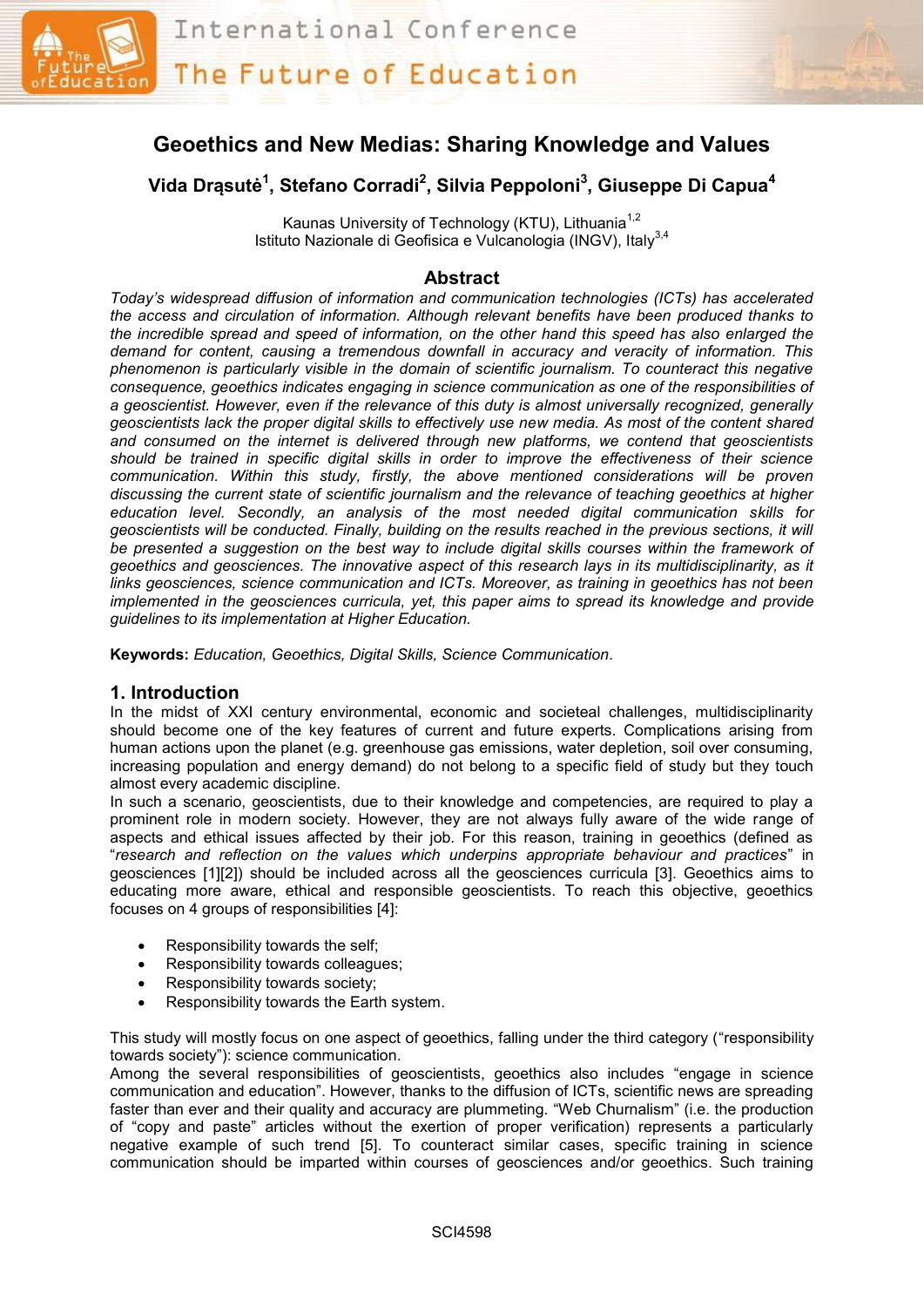

International Conference

The Future of Education



should be devoted to teaching relevant digital skills, which have become essential to communicate effectively online, and to highlight ethical and social implications in geoscience communication.

#### **2. Scientific News on the Internet and the Role of Geoethics**

In the last 20 years, the number of internet users grew from 361 million to about 4.5 billion [6]. This unprecedented growth resulted in the substitution of traditional media by online content. Nowadays, the Internet represents the most prevalent source of information for many people [7]. As a matter of fact, a research conducted in 2017 has shown that in the United Kingdom more than 80% of the population between 18 and 24 years old preferred online sources to traditional media [8]. The causes of this phenomenon are varied and too complex to be extensively analyzed in this short article. However, readers should bear in mind at least two relevant components of this current event:

- The ever more increasing availability of Wi-Fi connection and web browers on multiple devices (e.g. mobile phones and tablets);
- The transition of Internet population from passive users to active members (Web 2.0).

The concomitant occurrence of these two circumstances is among the leading causes of higher demand for content on the web. As more and more people turn to blogs and other online-only media sources to satisfy their thirst for knowledge [8], considerable pressure is put on print newspapers, which are required to produce articles and content at a faster pace. Such speed decreases the time for revision, which in turn results in the phenomenon of "Web Churnalism" described above [5].

One last concern relates to how the Internet selects and presents information. Most online information providers select and prioritize content by using algorithms or audience metrics, giving more value to content that received more "clicks" or has been shared the most [7] [9]. As a final result of this alarming situation, qualified science journalists are falling short to attract attention and share their knowledge.

In such circumstances, which clearly denies ethical practices, geoethical training becomes necessary to transmit, share and put into practice the fundamental values of all (geo)sciences: integrity, honesty, trustworthiness, accountability, accuracy and impartiality [1, 2]. However, this might not be enough. As the underlying causes of this phenomenon lie in the digital realm, geoscientists need also adequate training in relevant digital skills. Different studies claim [4, 7, 8] (geo)scientists should investigate more the possibilities opened by digital media and engage the public through their use. Some researches show that science communication skills are consistently lacking and do not reflect the needs of writing tasks ouside academia [10].

# **3. Digital Skills for Science Communication**

Researchers has defined a range of skills for effective use of digital means [11]. They are divided in six categories:

- *Operational skills;*
- *Formal;*
- *Information;*
- *Communication;*
- *Content creation;*
- *Strategic.*

These categories are further divided into *medium-related* (operational and formal skills) and *contentrelated skills* (information, communication, content creation and strategic skills). As *medium-related skills* include basic skills, they will not be discussed. Attention will be directed towards those *contentrelated skills* more related to science communication and that should be taught in geosciences classes: *communication, content creation* and *strategic skills*.

#### **3.1 Communication Skills**

This category include those skills needed for proper online communication. Some of them might seem trivial (the use of email, chatting, instant messaging). However, they represent a basic step in a digital communication training. In fact, every channel requires special communication skills, which are difficult to teach (the so-called "netiquette", formal online behaviours). These would include, among others: (I) the ability to attract attention online, (ii) construct online profiles and identities and (iii) the ability to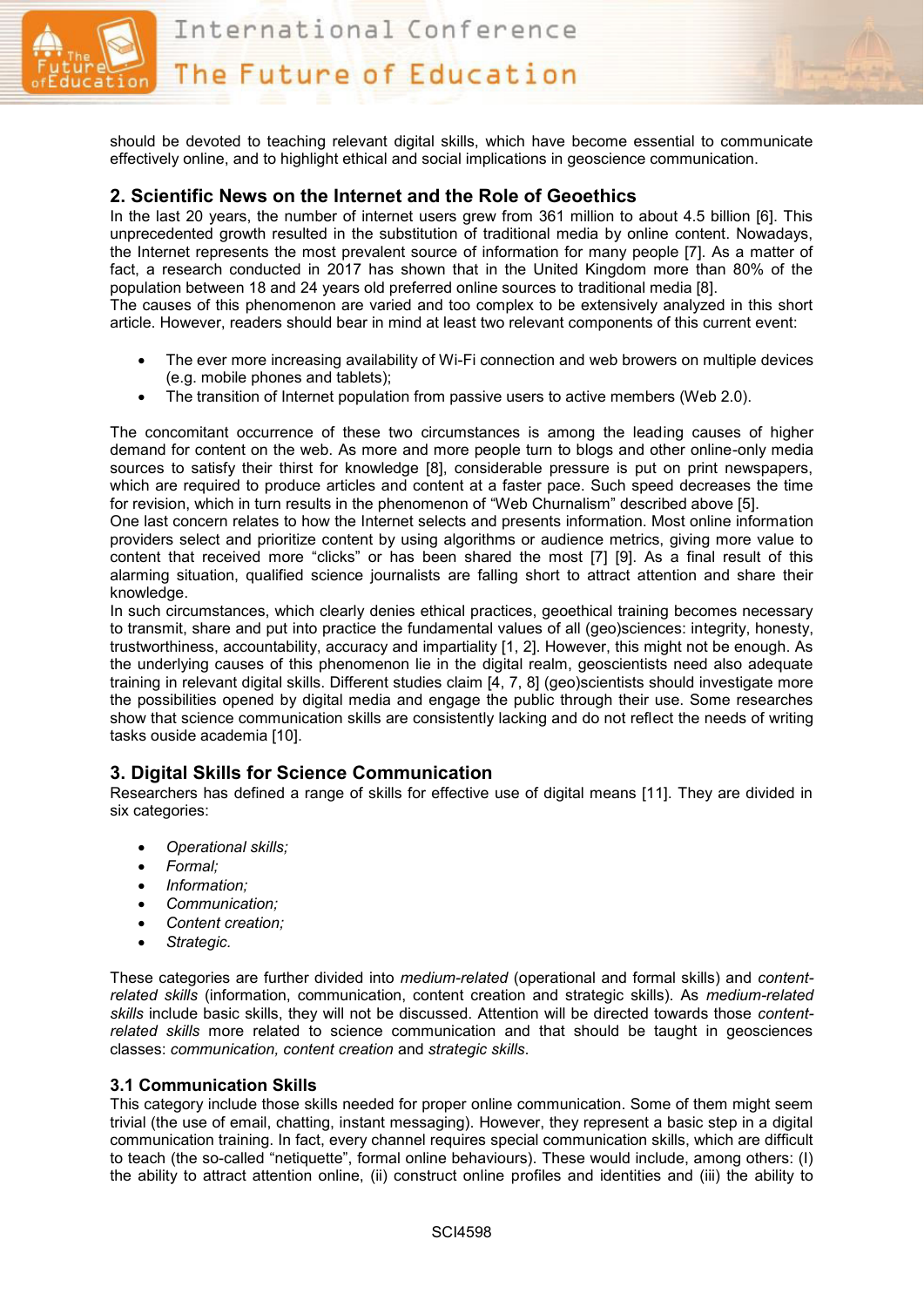

The Future of Education



adopt alternative online identities. As the internet easily hide banal content, these skills become useful for those geoscientists aiming to reach a wider public.

#### **3.2 Content Creation Skills**

This category includes more "technical" skills, which has become increasingly important with the advent of Web 2.0. Content creation skills refers to the mastery of every content creation ability. For instance, writing, audio recording, assembling of picture, the use of video and audio editing programs.

#### **3.3 Strategic Skills**

This last category is more abstract. It covers the capacity to use digital means for personal or professional goals. Strategic skills are a set of abilities that must be applied in steps:

- Developing an orientation towards a particular goal
- Taking the correct action to reach the goal
- Making the right decision to reach the goal
- Gaining the benefits that results from the goal

This category presents the last and most difficult set of skills that geoscientists engaging in science communication will need to learn. Their relevance stems from the fact that the Internet provides a wide spectrum of channels for communication (social medias, blogs, multimedia platforms). In oder to reap most of the benefits, geoscientists engaging in science communication, should learn how to use these channels strategically.

# **4. Teaching Digital Skills and Geoethics**

Mastery of all the above mentioned skills would contribute to make geoscientists more capable science communicators. However, without proper training in geoethics, that would not be enough. The digital skills merely provide the mean to the fulfilment of a larger objective: the transmission of valuable knowledge and ethical values to the people. It is in this circumstance that geoethics claims its role. It provides the wider framework of action for geoscientists to act ethically, together with the values that need to be transmitted with scientific knowledge.

Teaching how to communicate science and ethical values is not an easy task. However, to train more responsible geoscientists is a challenge that has to be faced. Lectures teaching similar content should be practical and learner-centred. One example of good practice can be provided by the videos produced in the framework of a science communication training presented on the website *geoethics.org* [12]. Early career geoscientists produced videos, showing to have acquired the relevant digital skills listed above, together with the ability to transmit scientific knowledge and geoethical values. One last important reference is the Erasmus+ project GOAL's (Geoethics Outcomes and Awareness Learning) website [13], from which material for geoethics lectures can be retrieved.

#### **5. Conclusions**

In the face of current multidisciplinary challenges, ethical values cannot be dismissed, since, together with scientific knowledge, they provide us a better understanding of our role and responsibilities towards the planet. Training in digital skills is aimed at providing the adequate means to express and share such values, helping us overcome current and future challenges. This article participated to the debate by illustrating a list of relevant digital skills in the framework of geoethics, showing how the role of geoscientists is becoming increasingly important. As geoscientists responsibilities expand, so are the competencies required to fulfill them and digital skills are among them.

# **References**

- [1] Peppoloni, S. & Di Capua, G. (2016). "Geoethics: Ethical, social, and cultural values in geosciences research, practice, and education", in Wessel, G.R., and Greenberg, J.K., ed., Geoscience for the Public Good and Global Development: Toward a Sustainable Future, *Geological Society of America,* Special Paper 520, pp. 1-5.
- [2] Peppoloni, S., Bilham, N., Di Capua, G. "Contemporary Geoethics Within the Geosciences". In M. Bohle (Ed.), *Exploring Geoethics,* Palgrave Pivot, Cham, Switzerland: Springer International Publishing, 2019, pp. 25-70